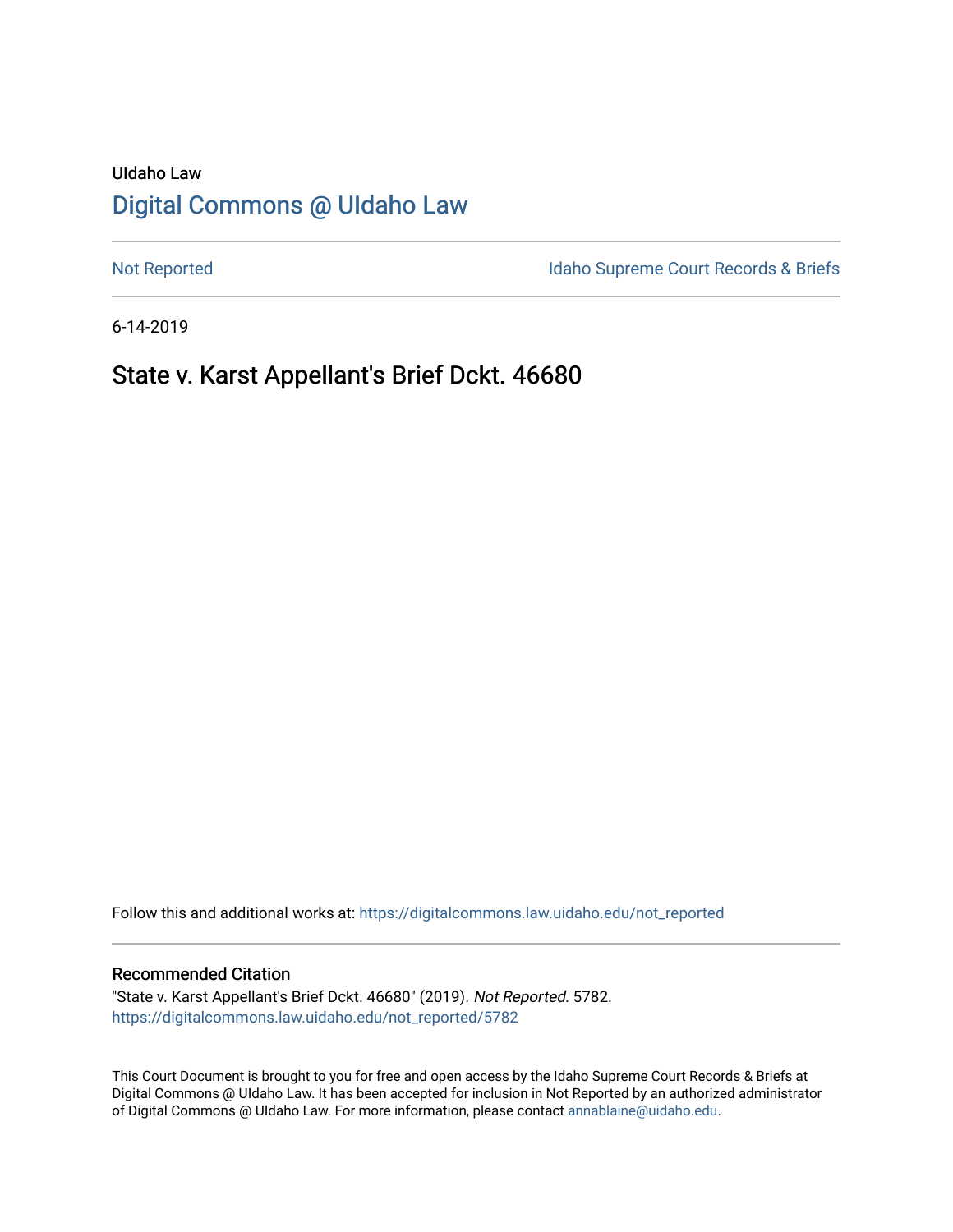Electronically Filed 6/14/2019 10:02 AM Idaho Supreme Court Karel Lehrman, Clerk of the Court By: Brad Thies, Deputy Clerk

### IN THE SUPREME COURT OF THE STATE OF IDAHO

) ) ) ) ) ) ) ) )

STATE OF IDAHO,

Plaintiff-Respondent,

v.

DESIREE ELAINE KARST,

Defendant-Appellant. Defendant-Appellant. NO. 46680-2019

KOOTENAI COUNTY NO. CR-2017-22041

APPELLANT'S BRIEF

### BRIEF OF APPELLANT

### APPEAL FROM THE DISTRICT COURT OF THE FIRST JUDICIAL DISTRICT OF THE STATE OF IDAHO, IN AND FOR THE COUNTY OF KOOTENAI

HONORABLE LANSING L. HAYNES District Judge

ERIC D. FREDERICKSEN State Appellate Public Defender I.S.B. #6555

JENNY C. SWINFORD Deputy State Appellate Public Defender I.S.B. #9263 322 E. Front Street, Suite 570 Boise, Idaho 83702 Phone: (208) 334-2712 Fax: (208) 334-2985 E-mail: documents@sapd.state.id.us

ATTORNEYS FOR DEFENDANT-APPELLANT KENNETH K. JORGENSEN Deputy Attorney General Criminal Law Division P.O. Box 83720 Boise, Idaho 83720-0010 (208) 334-4534

ATTORNEY FOR PLAINTIFF-RESPONDENT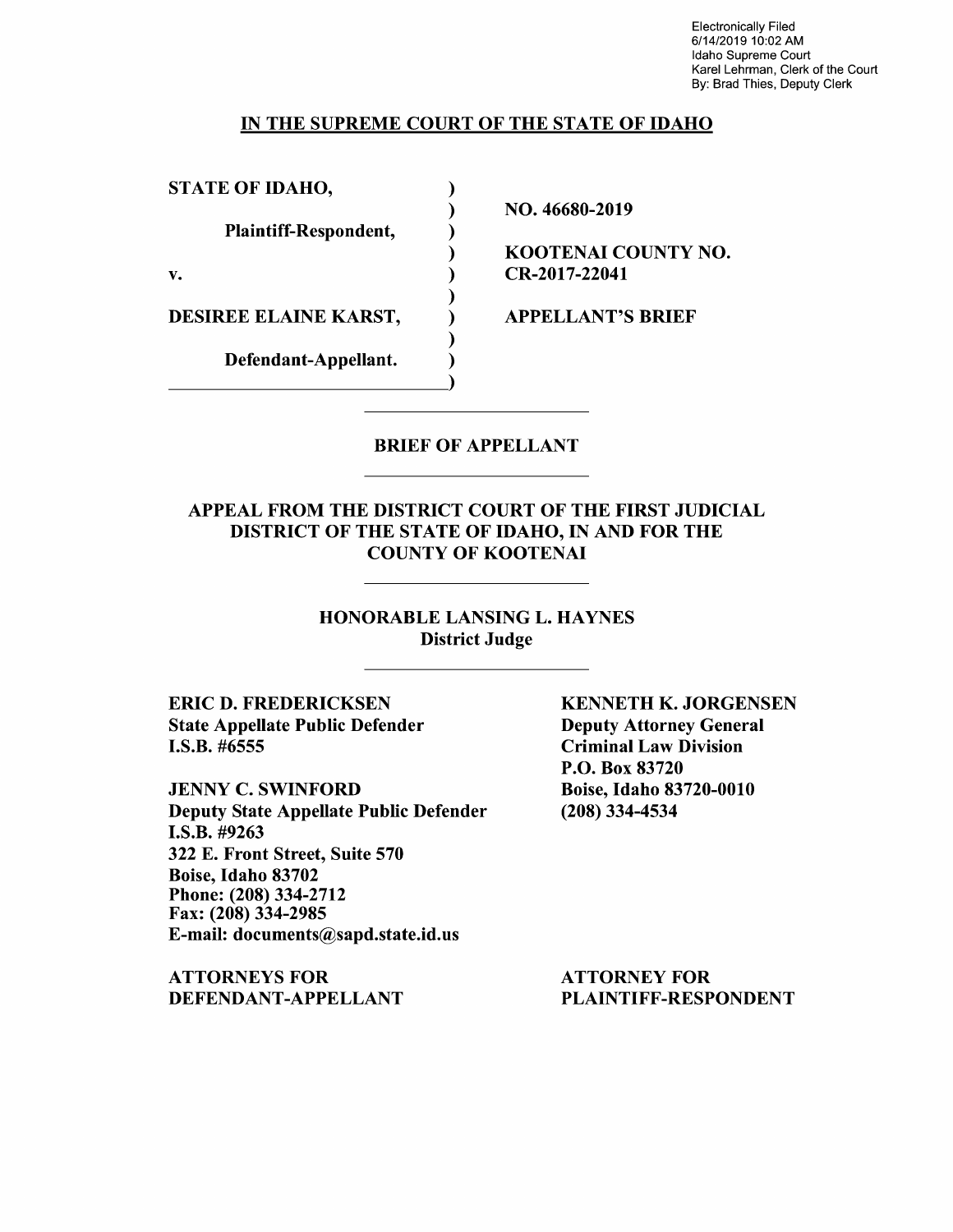# **TABLE OF CONTENTS**

| Statement of the Facts and                                                                                                                      |
|-------------------------------------------------------------------------------------------------------------------------------------------------|
|                                                                                                                                                 |
|                                                                                                                                                 |
| The District Court Erred By Denying Ms. Karst's Motion To Suppress                                                                              |
|                                                                                                                                                 |
|                                                                                                                                                 |
| C. The District Court Should Have Granted Ms. Karst's Motion To Suppress<br>Because The Police Officer Impermissibly Prolonged The Traffic Stop |
|                                                                                                                                                 |
|                                                                                                                                                 |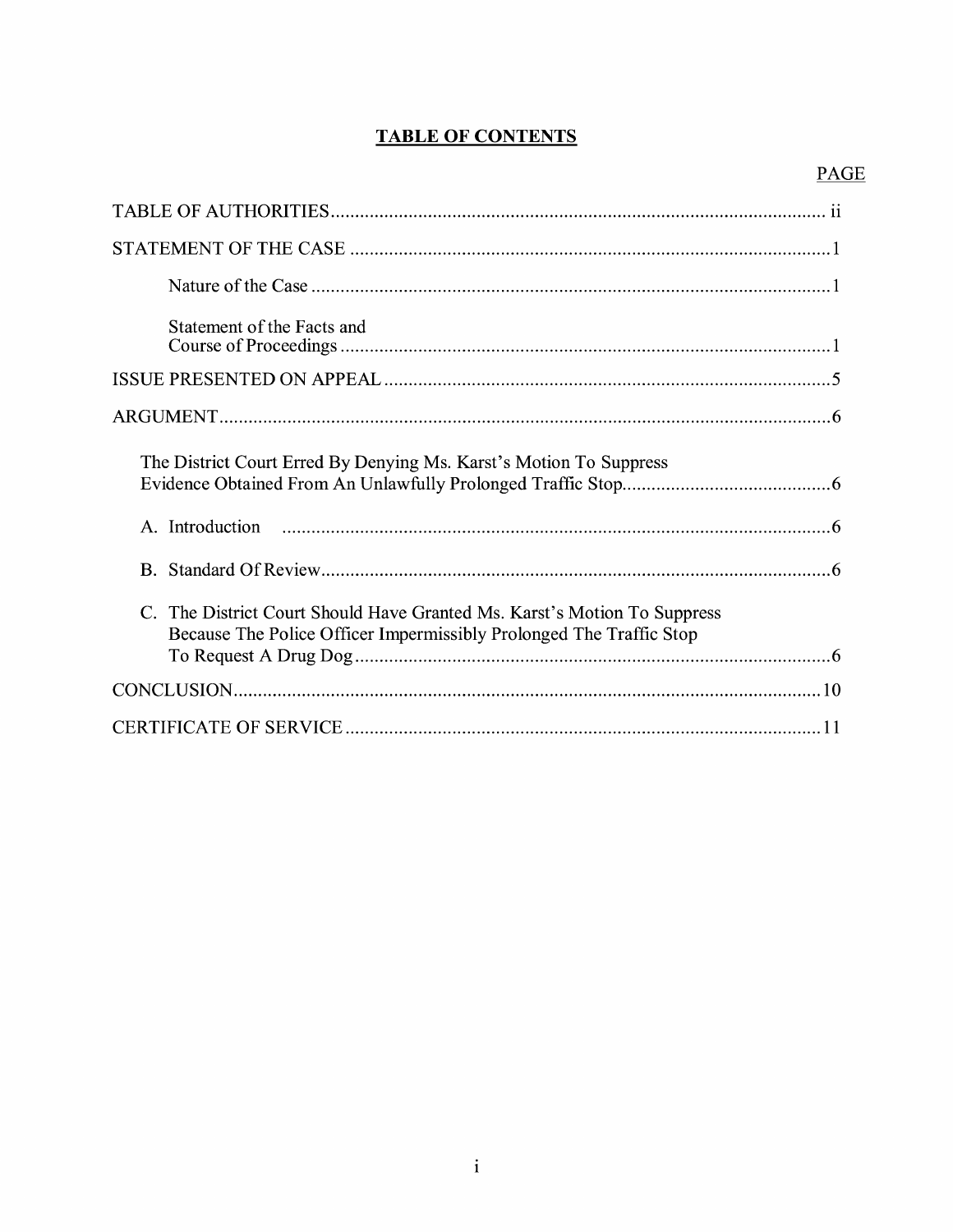# **TABLE OF AUTHORITIES**

# Cases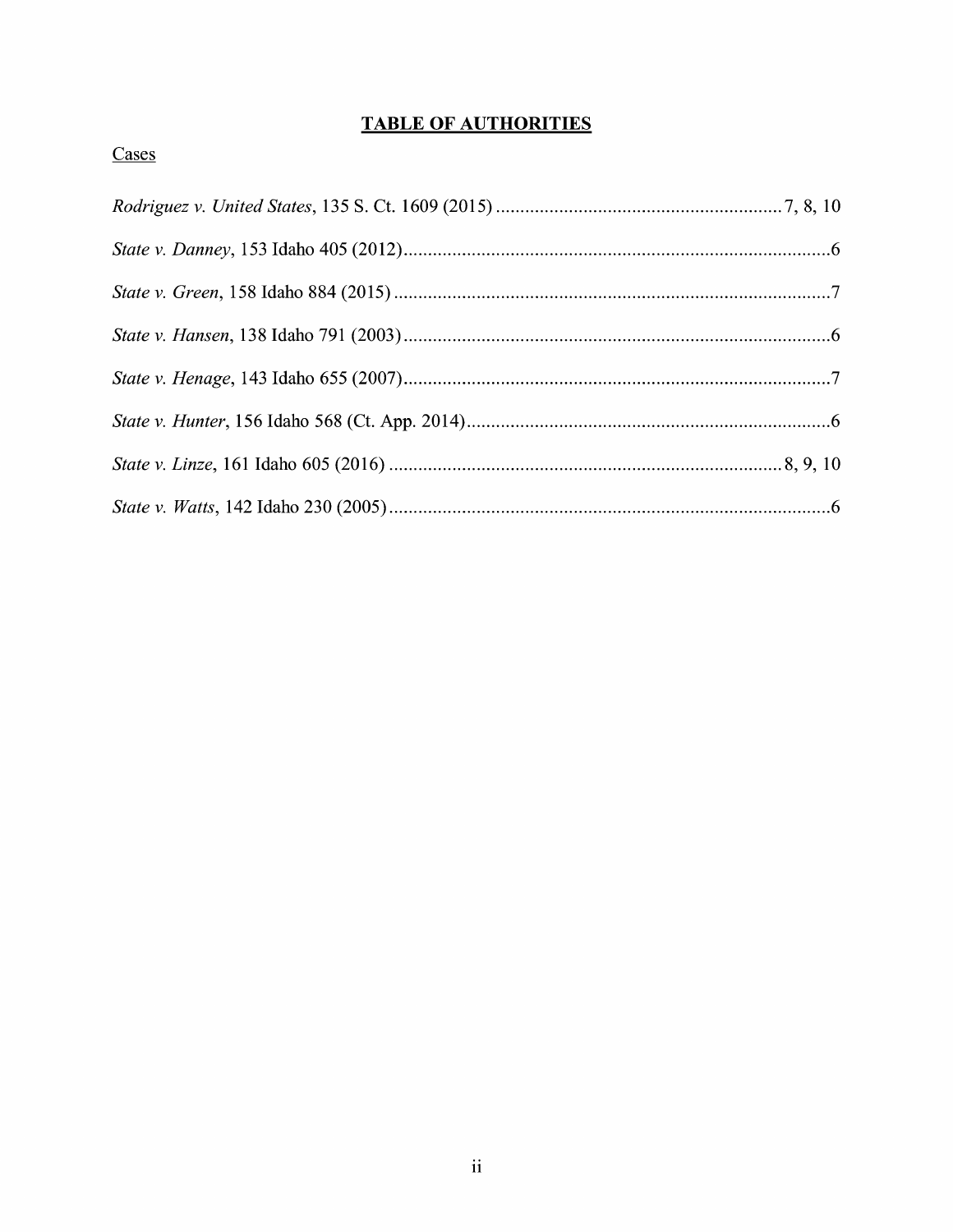#### STATEMENT OF THE CASE

#### Nature of the Case

Desiree E. Karst appeals from the district court's order denying in part and granting in part her motion to suppress evidence obtained from a traffic stop. During this traffic stop, the police officer temporarily abandoned the stop's purpose to request a drug dog and wait for dispatch to relay that request. This deviation prolonged the stop, and it was not supported by reasonable suspicion of a drug offense to justify this added time. Therefore, Ms. Karst argues the district court should have granted her motion to suppress on this basis as a violation of the Fourth Amendment. She respectfully requests this Court reverse or vacate the district court's order denying her motion to suppress in part and remand for further proceedings.

#### Statement of Facts and Course of Proceedings

The State charged Ms. Karst with possession of methamphetamine, introduction of contraband into jail, possession of marijuana, and possession of a pipe. (R., pp.51-52.) These charges arose from a traffic stop. *(See* R., pp.145-47.) Ms. Karst was a passenger in a truck stopped by Sergeant Hyle for improperly backing up into traffic, crossing the yellow line, and driving with condensation on the front windshield. (R., pp.145-46.) During the traffic stop, Sergeant Hyle requested a drug dog. (R., p.146.) Sergeant Hyle also observed Ms. Karst was not wearing a seatbelt. (R., p.146.) After writing out citations for the driver for a suspended license and no insurance, Sergeant Hyle filled out a no-seatbelt citation for Ms. Karst. (R., p.146.) The dog alerted during Sergeant Hyle's citation preparation, police searched the truck, and they found contraband inside and on Ms. Karst. (R., pp.146-47.) Among other items, a metal tin on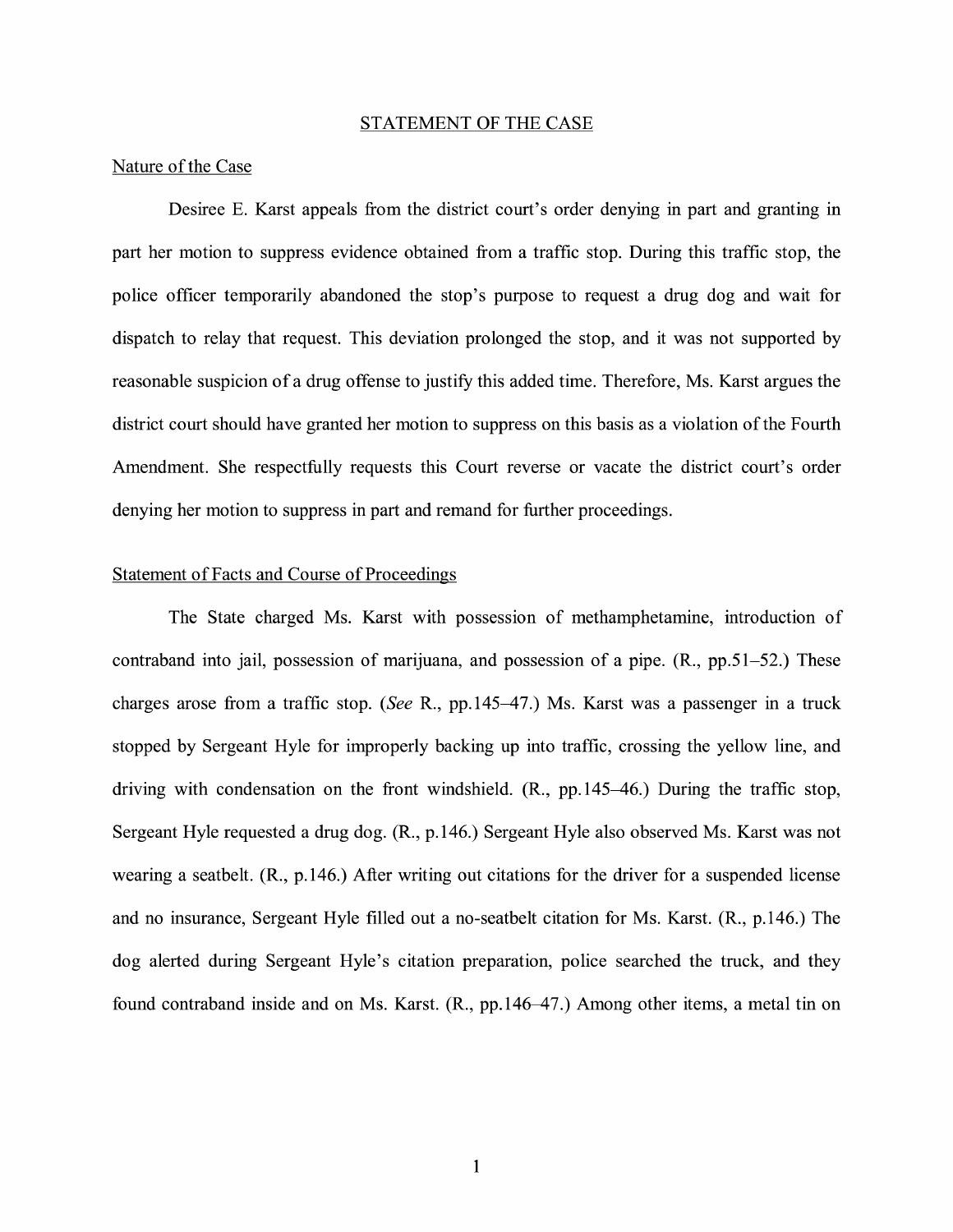Ms. Karst's lap contained methamphetamine, and a plastic baggie in her pocket contained a marijuana pipe. (R., p.147; Tr. Vol. III,<sup>1</sup> p.57, L.24–p.58, L.1.)

Ms. Karst moved to suppress the evidence obtained from the stop. (R., pp.59-72.) In support of her motion, she made three arguments: (1) Sergeant Hyle did not have reasonable suspicion for the traffic stop; (2) Sergeant Hyle unlawfully extended the traffic stop for a drug investigation without reasonable suspicion; and (3) Sergeant Hyle unlawfully searched her when he ordered her to give him the baggie in her pocket. (R., pp.64-72.) The State responded in opposition. (R., pp.77-103.) Ms. Karst replied. (R., pp.108-12.) In advance of the hearing, the district court admitted Sergeant Hyle's dash cam and body cam videos of the traffic stop. (R., p.74; *see* State's Exs. 1, 2.)

At the hearing, Sergeant Hyle and Deputy Lyons, a canine handler, testified. *(See* Tr. Vol. III, p.9, L.2-p.103, L.20, p.106, L.12-p.145, L.16.) The district court also admitted a supplemental police report. (Tr. Vol. III, p.141, L.21–p.142, L.2; *see* Def.'s Ex. A.)

Relevant here, Sergeant Hyle discussed "the very first thing" he did right after his initial contact with the driver and Ms. Karst. (Tr. Vol. III,  $p.67$ , Ls.2–4.) He testified, upon walking back to his patrol car after his initial contact, he stopped and radioed dispatch. (Tr. Vol. III, p.67, Ls.5-6, p.68, Ls.7-9.) He requested Deputy Lyons to come to his location with his drug dog. (Tr. Vol. III, p.67, Ls.5-6.) This occurred at 18:22:31 on Sergeant Hyle's body cam video. (Tr. Vol. III, p.67, Ls.8-13; State's Ex. 2, 18:22:31-18:22:50.) Sergeant Hyle then had to wait. (Tr. Vol. III, p.68, Ls.10-14.) He could not talk to dispatch while dispatch was on the radio,

 $<sup>1</sup>$  There are three transcripts on appeal—all contained in one .PDF document. Citations will refer</sup> to the separate pagination of each transcript. The first transcript, cited as Volume I, contains the change of plea hearing, held on September 10, 2018. The second, cited as Volume II, contains an earlier change of plea hearing, held on August 23, 2018. The third, cited as Volume III, contains the hearing on Ms. Karst's motion to suppress, held on July 31, 2018.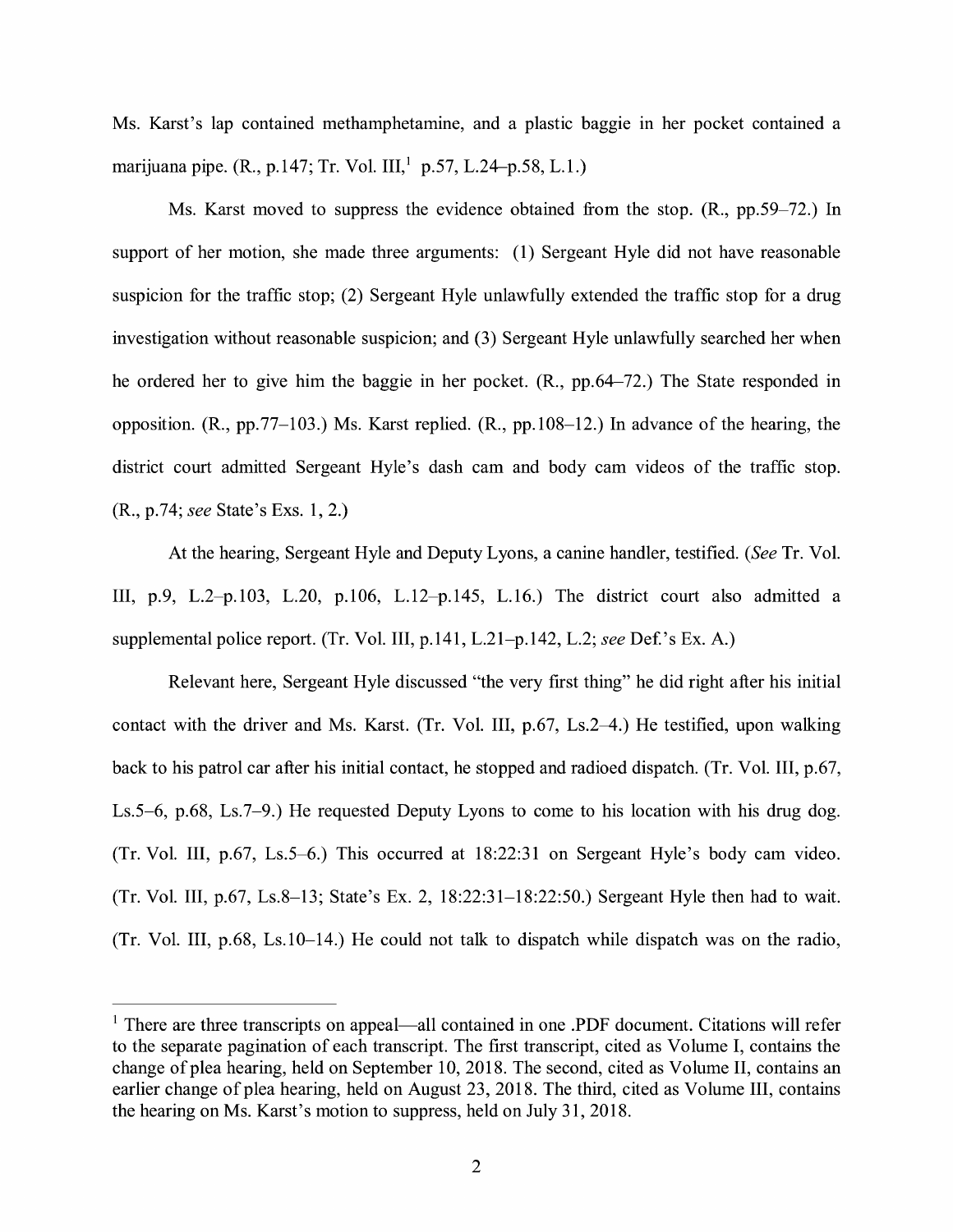presumably relaying Sergeant Hyle's request to Deputy Lyons. (Tr. Vol. III, p.67, L.20-p.68, L.20.) Then, at 18:22:50, the radio channel was open again, and Sergeant Hyle asked dispatch to run the driver's and Ms. Karst's information. (Tr. Vol. III, p.67, Ls.15-17, p.68, L.25-p.69, L.3; State's Ex. 2, 18:22:50-18:23:42.) Sergeant Hyle agreed his drug dog request was not "specifically" a part of his investigation for the driver's citation for a suspended license. (Tr. Vol. III, p.68, Ls.21-24.) Following the drug dog request, Sergeant Hyle spent over twenty minutes investigating the driver's license and insurance status and issuing citations to the driver and Ms. Karst. (R., p.146.)

After the officers' testimony, the parties provided additional argument. Ms. Karst conceded Sergeant Hyle had reasonable suspicion of driving violations to initiate the traffic stop. (Tr. Vol. III, p.146, Ls.20-23.) Ms. Karst then argued Sergeant Hyle unlawfully prolonged the traffic stop in two ways: first by contacting dispatch with a drug dog request and waiting for that request to go through before continuing with the traffic stop investigation ( nineteen seconds) and second by generally stalling throughout his investigation until the dog arrived. (Tr. Vol. III, p.146, L.24-p.150, L.17.) Ms. Karst also argued, after the positive alert by the dog, Sergeant Hyle's taking of the tin on her lap and the baggie in her pocket were unlawful seizures of items on her person. (Tr. Vol. III, p.151, L.18-p.155, L.25.) In response to Ms. Karst's unlawfully prolonged stop argument, the State asserted Sergeant Hyle "actively" pursued the driving violation purposes of the stop. (Tr. Vol. III, p.158, L.20-p.159, L.20, p.164, L.18-p.167, L.5.) Even if Sergeant Hyle was "dragging his feet," the State argued, his delay was reasonable relative to the overall time for the traffic stop. (Tr. Vol. III, p.159, L.21-p.162, L.7.) The district court took the matter under advisement. (Tr. Vol. III, p.177, Ls.18-21.)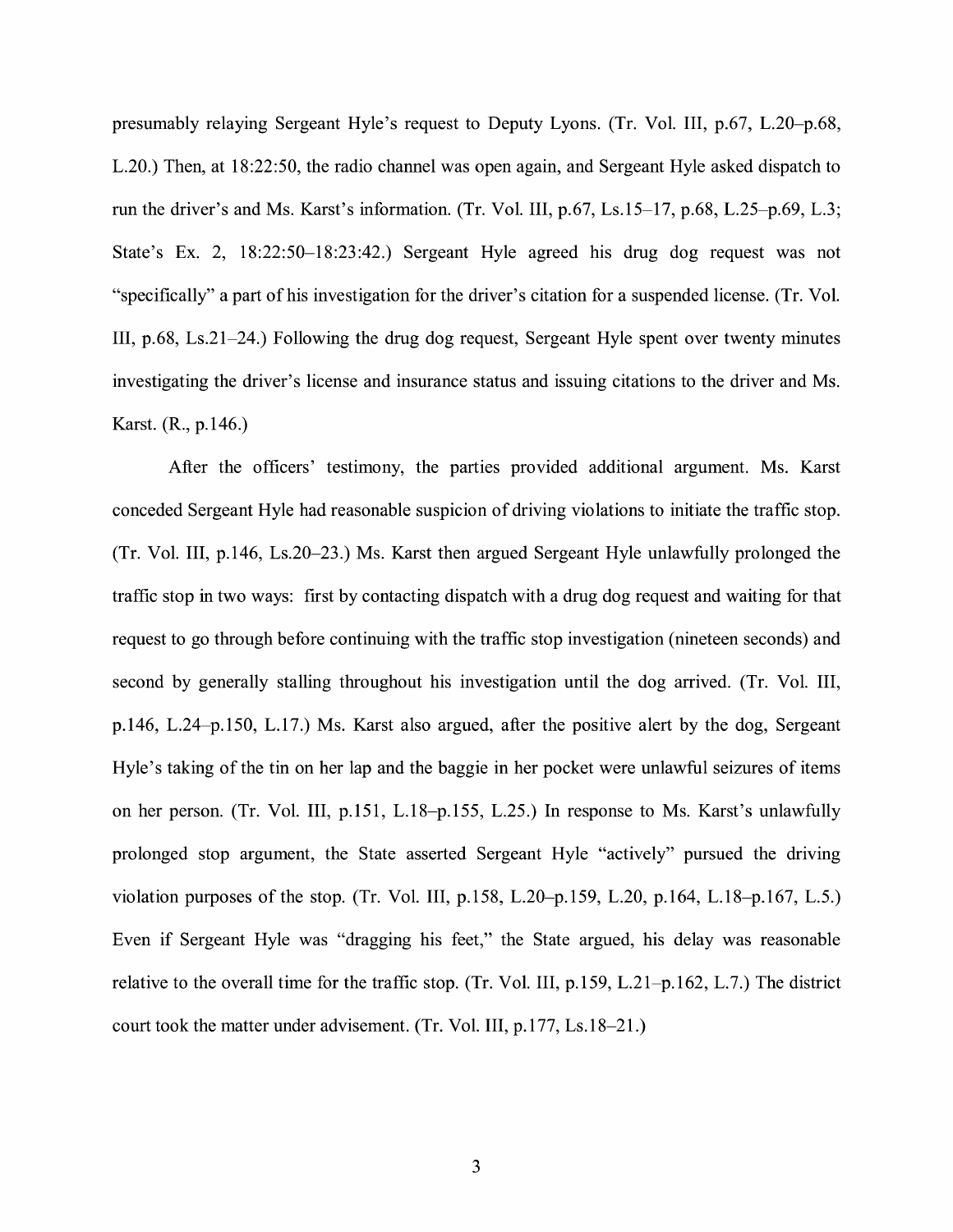The district court issued a memorandum decision and order granting in part and denying in part Ms. Karst's motion. (R., pp.145-52.) On the unlawfully prolonged stop issue, the district court ruled:

This Court finds that Hyle did not "drag his feet," as Defendant argued, to gain time for the dog to arrive. The investigation of the traffic violations was somewhat complicated given the unusual circumstance of [the driver] having a suspended Idaho license along with a valid Florida license, and the fact that [the driver] gave some conflicting and confusing answers to some of Hyle's questions. Hyle diligently and thoroughly investigated these violations and meticulously prepared citations for them, all of which took a considerable amount of time. He did not prolong the stop to effectuate the dog sniff. Rather, he continued working on the investigation/citations both before and after the dog arrived. He did not appear to be wasting time and walked quickly between his patrol car and the truck on the few occasions he did so.

(R., p.149.) On the unlawful seizure issue, the district court held Sergeant Hyle properly seized the tin as a container in the truck after the positive drug dog alert, but improperly seized the baggie in Ms. Karst's pocket. (R., pp.150-51.)

Pursuant to a plea agreement with the State, Ms. Karst pled guilty to possession of methamphetamine, possession of marijuana, and possession of a pipe. (R., pp.153-54, 156, 161- 62.) The State agreed to dismiss the remaining charge. (R., pp. 156, 167, 174.) Ms. Karst reserved her right to appeal the district court's partial denial of her suppression motion. (R., p.156; Tr. Vol. I, p.11, L.24-p.12, L.11; Tr. Vol. II, p.2, Ls.20-25.) The district court sentenced her to two years of supervised probation, with an underlying sentence of four years, with two years fixed, for possession of methamphetamine and time served for the other offenses. (R., pp.169– 72, 176, 177, 178-81.) Ms. Karst timely appealed. **(R.,** pp.185-87.)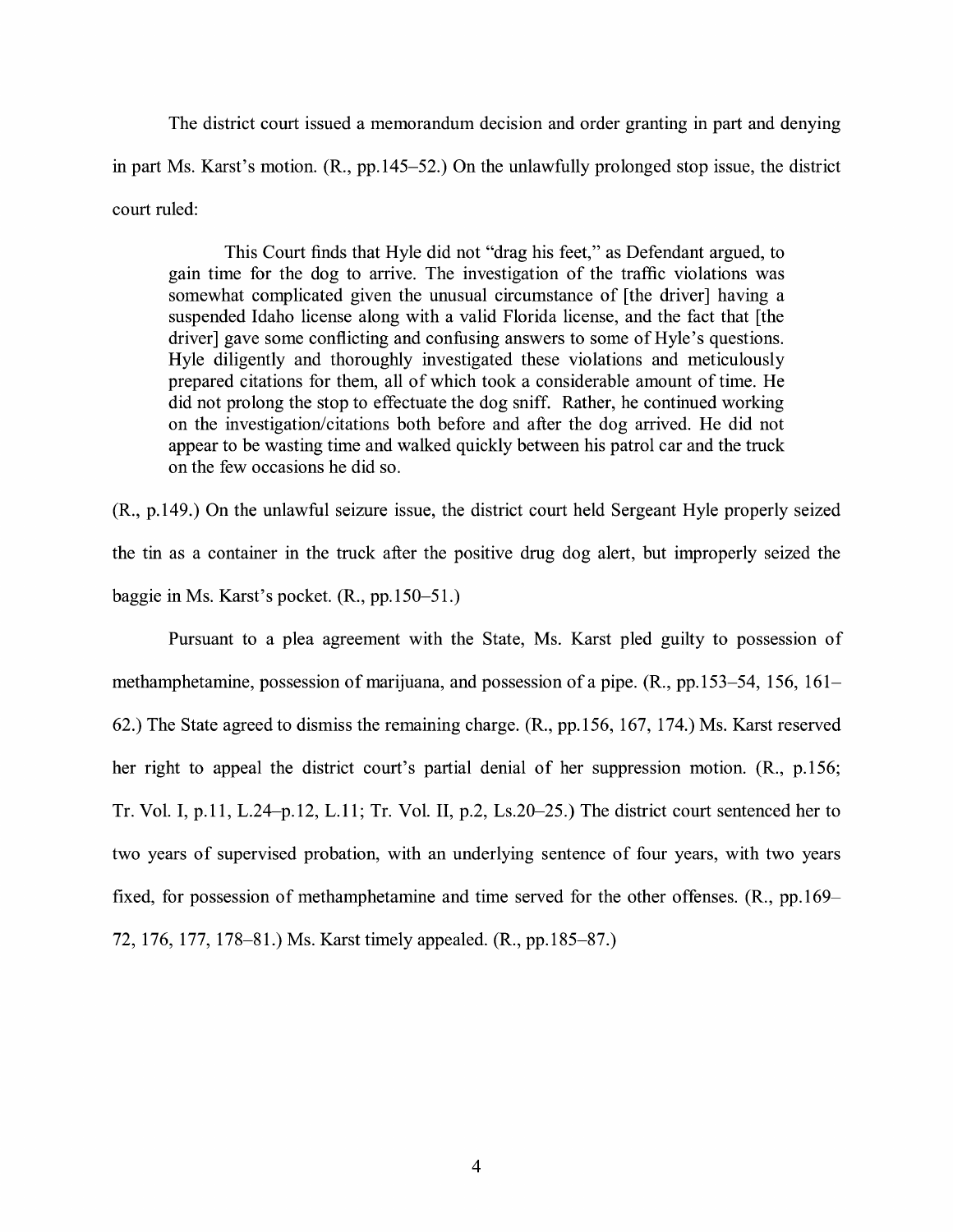# ISSUE

Did the district court err by denying Ms. Karst's motion to suppress evidence obtained from an unlawfully prolonged traffic stop?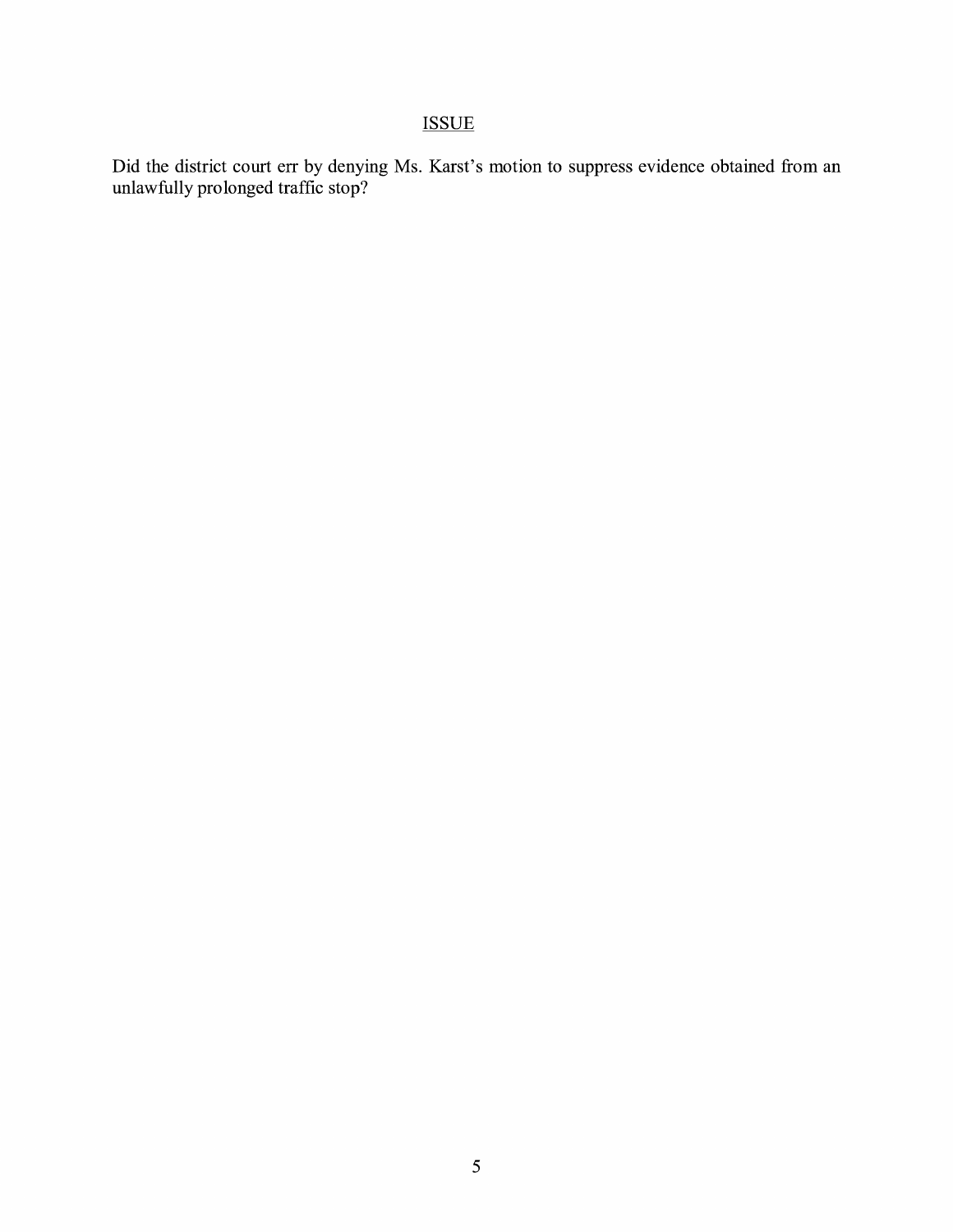#### ARGUMENT

### The District Court Erred By Denying Ms. Karst's Motion To Suppress Evidence Obtained From An Unlawfully Prolonged Traffic Stop

#### A. Introduction

Ms. Karst asserts the district court erred by denying her motion to suppress because Sergeant Hyle impermissibly extended the traffic stop by about nineteen seconds to request a drug dog. Sergeant Hyle did not have reasonable suspicion of any drug-related offense to justify the nineteen-second delay. Therefore, Sergeant Hyle's extension of the traffic stop violated Ms. Karst's Fourth Amendment right to be free from unreasonable seizures, and the district court erred by denying her motion to suppress.

#### B. Standard Of Review

The Court uses a bifurcated standard to review a district court's order on a motion to suppress. *State v. Danney,* 153 Idaho 405, 408 (2012); *see also State v. Hunter,* 156 Idaho 568, 571 (Ct. App. 2014) (same). "The Court accepts the trial court's findings of fact if supported by substantial evidence." *State v. Watts,* 142 Idaho 230, 234 (2005). "At a suppression hearing, the power to assess the credibility of witnesses, resolve factual conflicts, weigh evidence and draw factual inferences is vested in the trial court." *Hunter,* 156 Idaho at 570. The Court exercises free review of "the trial court's application of constitutional principles to the facts found." *Danney,*  153 Idaho at 408.

### C. The District Court Should Have Granted Ms. Karst's Motion To Suppress Because The Police Officer Impermissibly Prolonged The Traffic Stop To Request A Drug Dog

"The Fourth Amendment of the United States Constitution protects citizens from unreasonable search and seizure." *State v. Hansen,* 138 Idaho 791, 796 (2003). "Article I,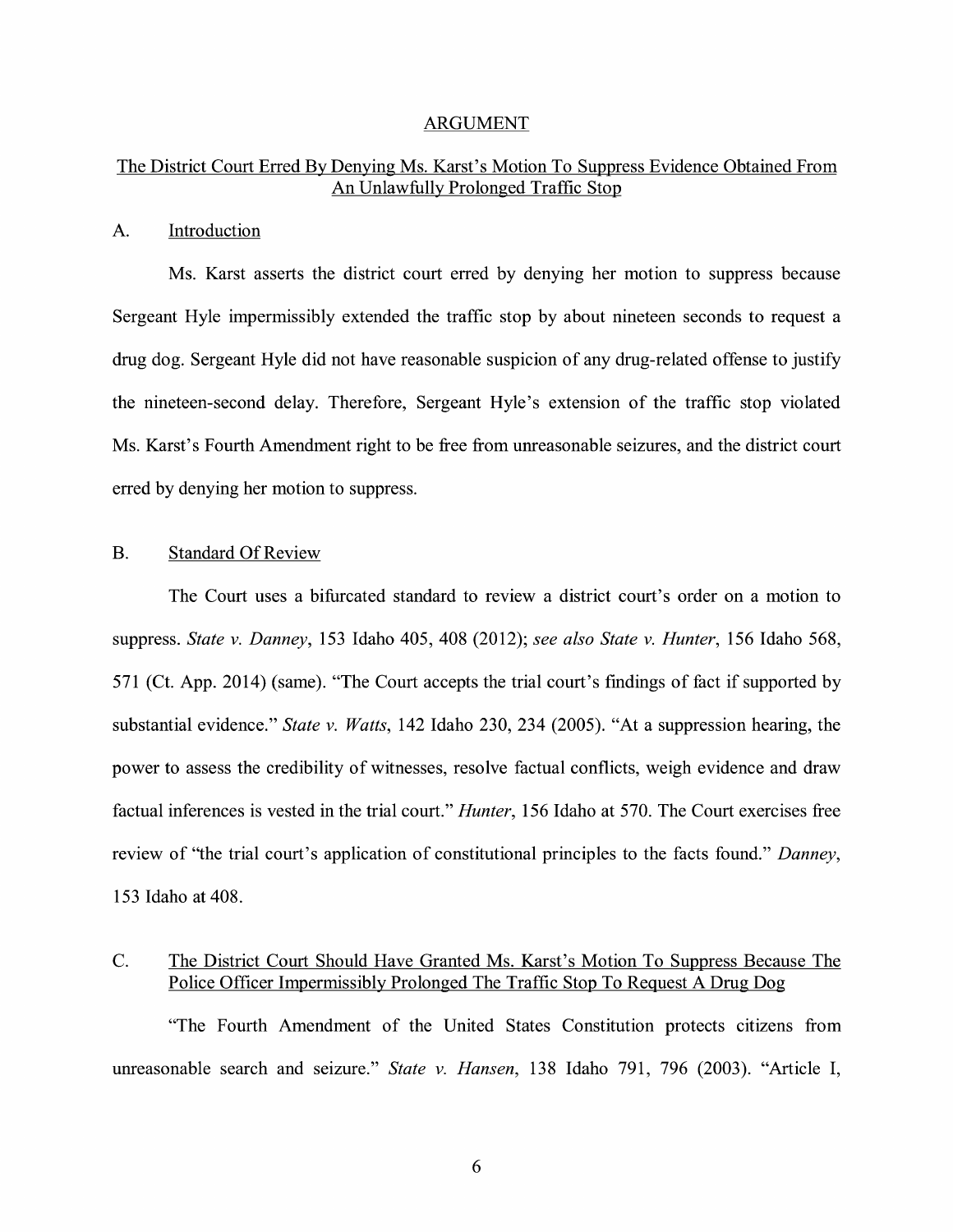Section 17 of the Idaho Constitution nearly identically guarantees that '[t]he right of the people to be secure in their persons, houses, papers and effects against unreasonable searches and seizures shall not be violated."' *State v. Green,* 158 Idaho 884, 886 (2015) (alteration in original). "Traffic stops constitute seizures under the Fourth Amendment." *State v. Morgan,* 154 Idaho 109, 112 (2012) (quoting *State v. Henage,* 143 Idaho 655, 658 (2007)). "Limited investigatory detentions are permissible when justified by an officer's reasonable articulable suspicion that a person has committed, or is about to commit, a crime." *Id.* 

Here, as in the district court, Ms. Karst does not challenge Sergeant Hyle's reasons for initiating traffic stop. *(See* Tr. Vol. III, p.146, Ls.20-23.) She argues, however, that Sergeant Hyle impermissibly prolonged the traffic stop to request a drug dog and, subsequently, to wait for dispatch to relay that request before continuing his traffic stop investigation. Sergeant Hyle's actions "added time" to the stop without reasonable suspicion for the separate seizure. This was a Fourth Amendment violation.

"A seizure for a traffic violation justifies a police investigation of that violation." *Rodriguez v. United States,* 135 S. Ct. 1609, 1614 (2015). The "tolerable duration" of the investigation during a traffic stop "is determined by the seizure's 'mission'—to address the traffic violation that warranted the stop ... and attend to related safety concerns .... " *Id.*  ( citations omitted). The traffic stop may last no longer than necessary to effectuate that purpose. *Id.* "Authority for the seizure thus ends when tasks tied to the traffic infraction are-or reasonably should have been-completed." *Id.* 

"An officer ... may conduct certain unrelated checks during an otherwise lawful traffic stop. But ... he may not do so in a way that prolongs the stop, absent the reasonable suspicion ordinarily demanded to justify detaining an individual." *Id.* at 1615. A dog sniff "is not an

7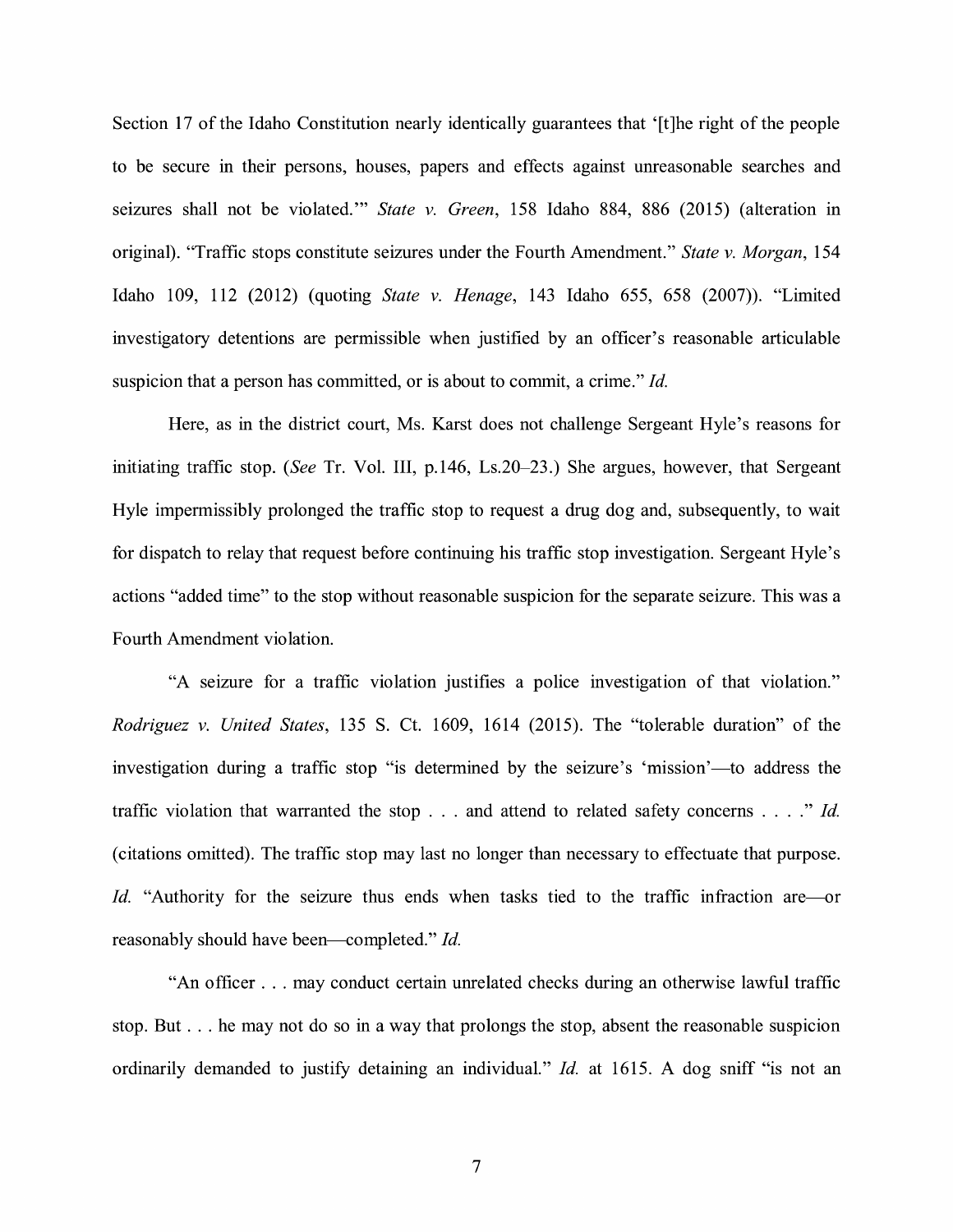ordinary incident of a traffic stop," and therefore the officer must have reasonable suspicion to justify an additional seizure for the sniff. *Id*. The officer may, however, conduct a dog sniff during an otherwise lawful traffic stop, if it does not add time or extend the stop. *Id.* at 1616. If the sniff prolongs the stop, even by a minimal or trivial amount of time, the seizure is unlawful. *Id.* "The critical question, then, is not whether the dog sniff occurs before or after the officer issues a ticket,  $\dots$  but whether conducting the sniff prolongs—*i.e.*, adds time to—the stop  $\dots$ ." *Id.* (quotation marks and citations omitted).

This Court recently adopted and applied these constitutional limitations to a traffic stop in *State v. Linze,* 161 Idaho 605 (2016). The *Linze* Court recognized the U.S. Supreme Court's sweeping holding:

[T]he United States Supreme Court did not restrict its analysis to cases in which the underlying purpose of the traffic stop was completed prior to a drug dog sweep. *Rodriguez,* 135 S. Ct. at 1614. Instead, the United States Supreme Court reached a much broader holding: "a police stop exceeding the time needed to handle the matter for which the stop was made violates the Constitution's shield against unreasonable seizures." *Id.* This rule is both broad and inflexible. It applies to all extensions of traffic stops including those that could reasonably be considered *de minimis. Id.* at 1615-16 (rejecting the application of a *de minimis*  exception previously adopted by the Eighth Circuit).

161 Idaho at 608. In light of this holding, the *Linze* Court explained, a traffic stop "remains a reasonable seizure while the officer diligently pursues the purpose of the stop, to which that reasonable suspicion is related." *Id.* at 609. But, "should the officer abandon the purpose of the stop, the officer no longer has that original reasonable suspicion supporting his actions." *Id.*  Once the officer abandons the original purpose, "the officer has for all intents and purposes initiated a new seizure with a new purpose; one which requires its own reasonableness under the Fourth Amendment. This new seizure cannot piggy-back on the reasonableness of the original seizure." *Id.* The new seizure without reasonable suspicion is a Fourth Amendment violation. *Id.*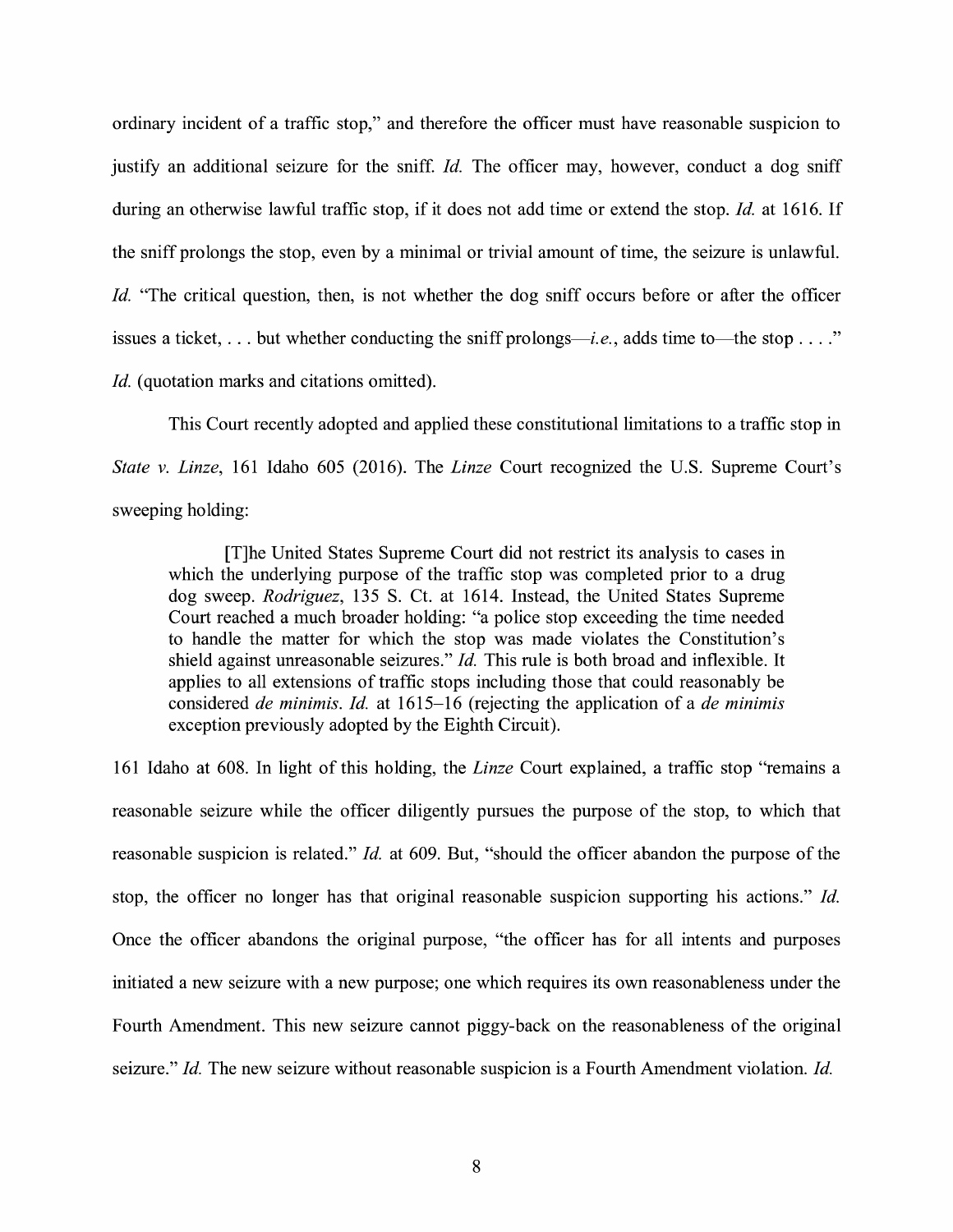Applying these principles, the *Linze* Court held an officer's two and one-half minute delay of a traffic stop to assist a second officer with a dog sniff was a Fourth Amendment violation. *Id.* There, the first officer made initial contact with the driver and passenger, started warrant checks, and then called for a second officer with a drug dog. *Id.* at 606. The first officer continued to work on the citations and run the warrant checks until the second officer's arrival. *Id.* Upon the second officer's arrival, the first officer "stopped writing the citation and running the warrant checks" to provide backup to the second officer during the dog sniff. *Id.* at 607. This took two and one-half minutes, and the State conceded the first officer "had stopped pursuing the original purpose of the stop" during this time. *Id.* The Court held this brief delay, while likely de minimis, was a deviation from the stop's original purpose. *Id.* at 609 & n.2. The Court explained, "The rule isn't concerned with *when* the officer deviates from the original purpose of the traffic stop, it is concerned with the fact that the officer deviates from the original purpose of the stop *at all." Id.* at 609 (emphasis added). As such, an officer's deviation for a dog sniff during a traffic stop is viewed the same as a deviation at the end of the stop-both constitute a new seizure requiring a separate justification under the Fourth Amendment. *Id.* 

Like the officer in *Linze,* Sergeant Hyle deviated from the traffic stop's original purpose when he requested the drug dog. After his initial contact with the driver and Ms. Karst, Sergeant Hyle radioed dispatch to request Deputy Lyons and his drug dog. (Tr. Vol. III, p.67, Ls.2–6, p.68, Ls.7-9.) He stood outside his patrol car and waited for the request to go through. *(See*  State's Ex. 2, 18:22:31-18:22:50.) He did not request the dog while, for example, waiting for other information from dispatch, pulling up information on his patrol car computer, or some other multitasking during the stop. Before doing anything else, Sergeant Hyle abandoned the stop's original purpose and requested a drug dog. Sergeant Hyle admitted he was not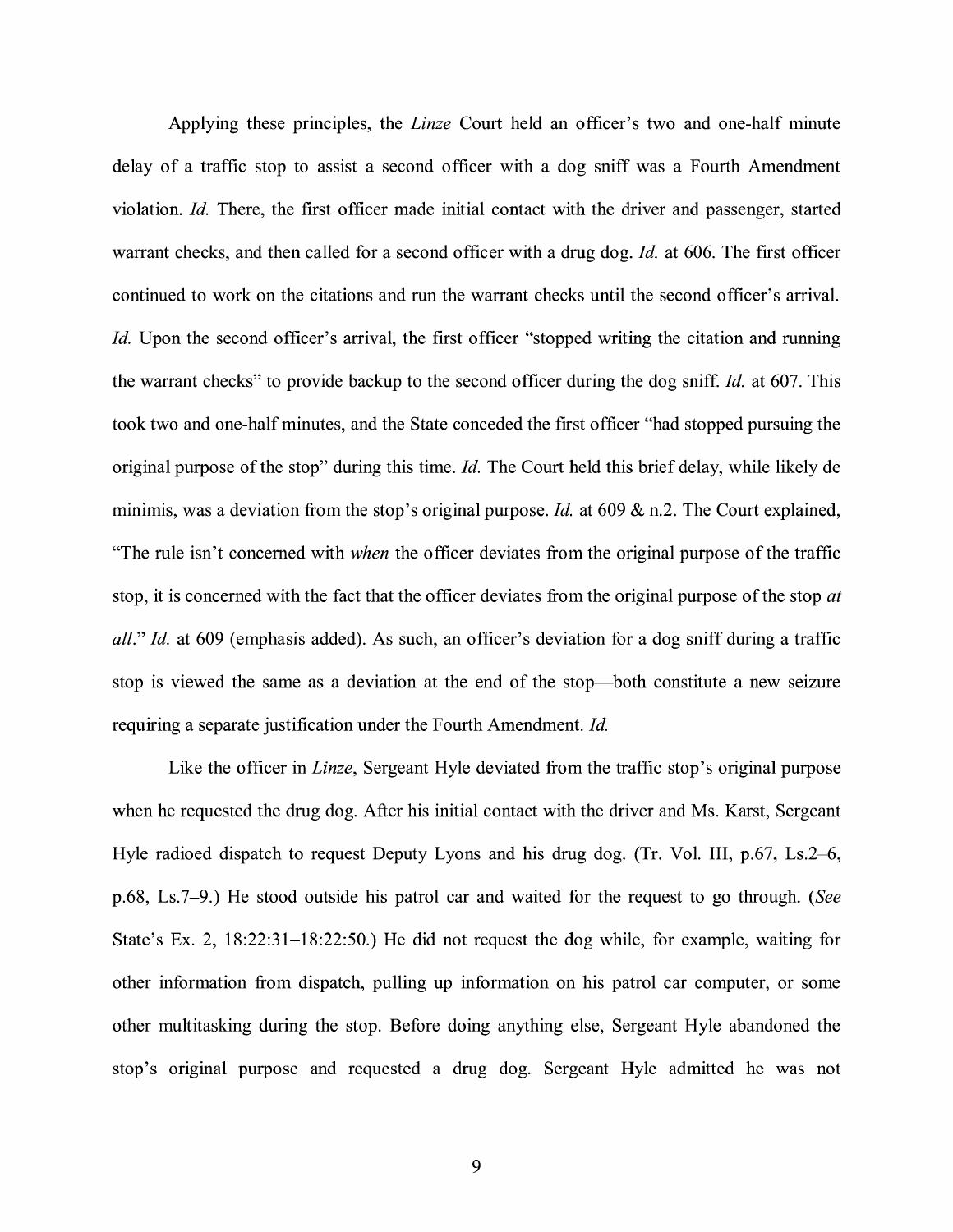"specifically" pursuing the traffic stop mission during this nineteen second deviation. (Tr. Vol. III, p.68, Ls.21-24.) This nineteen-second delay prolonged—*i.e.*, added time to—the stop. *Rodriguez,* 135 S. Ct. at 1616. "While such a brief period of time could reasonably be considered de minimis, the United States Supreme Court was clear in *Rodriguez* that de minimis exceptions are no longer available." *Linze,* 161 Idaho at 609. Even if de minimis, Sergeant Hyle had to possess reasonable suspicion for this separate seizure. *Rodriguez,* 135 S. Ct at 1615; *Linze,* 161 Idaho at 609. He did not. There was no evidence before or immediately after the initial encounter with the driver and Ms. Karst to establish reasonable suspicion for a drug investigation. *(See*  R., pp. 145–46.) In fact, Sergeant Hyle testified he did not believe there were drugs in the truck. (Tr. Vol. III, p.66, L.22-p.67, L.1.) Lacking reasonable suspicion, Sergeant Hyle initiated a "new seizure with a new purpose" without "its own reasonableness under the Fourth Amendment." *Linze,* 161 Idaho at 609. This nineteen-second extension of the traffic stop from the stop's original purpose violated Ms. Karst's Fourth Amendment right to be free from unreasonable seizures. Therefore, the district court should have granted this part of Ms. Karst's motion to suppress.

#### **CONCLUSION**

Ms. Karst respectfully requests this Court reverse or vacate the district court's order denying her motion to suppress in part, vacate her judgment of conviction, and remand this case for further proceedings.

DATED this  $14<sup>th</sup>$  day of June, 2019.

/s/ Jenny C. Swinford JENNY C. SWINFORD Deputy State Appellate Public Defender